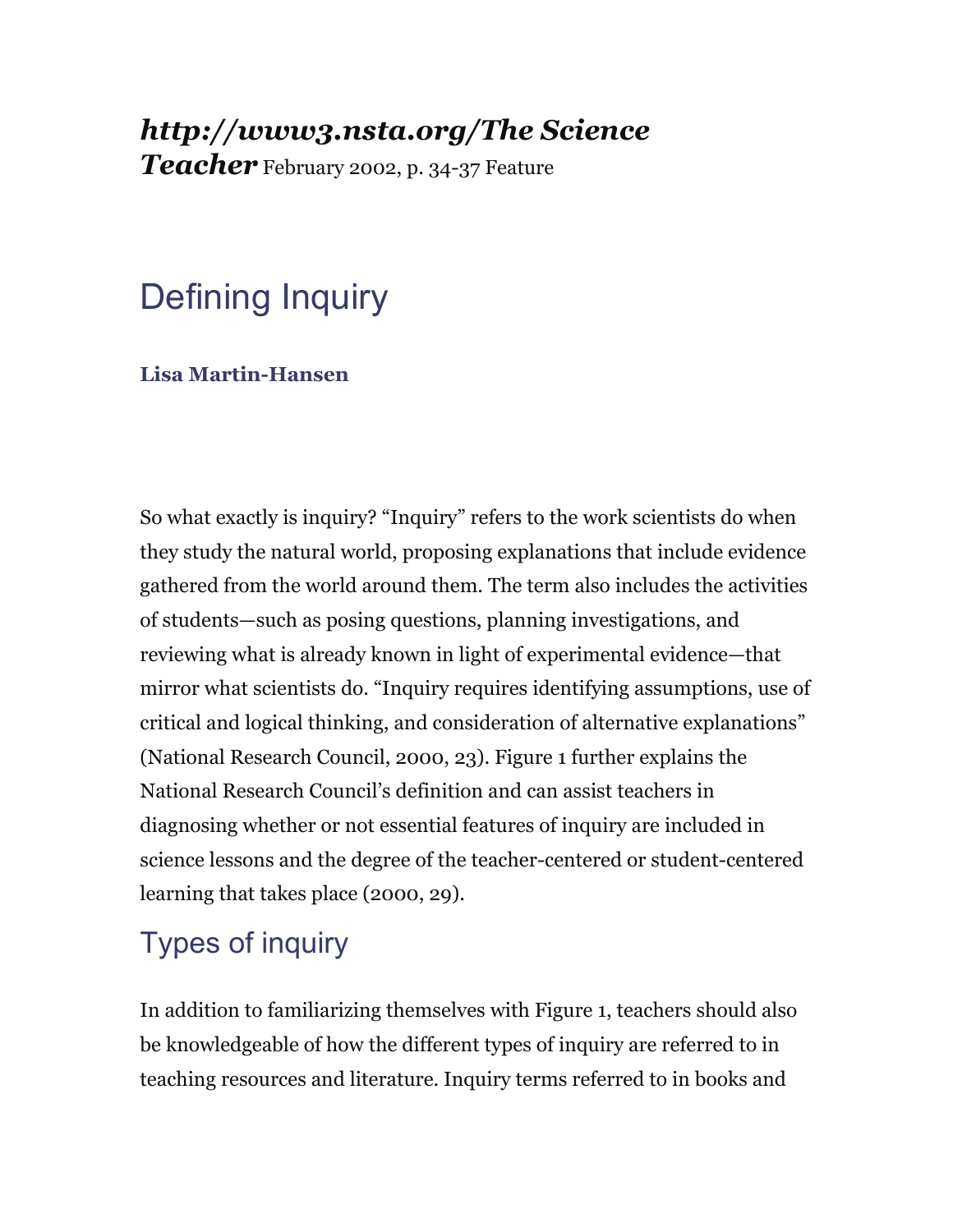journals are usually defined in the following four ways.

**Open or full inquiry** Open or "full" inquiry can be defined as a studentcentered approach that begins with a student's question, followed by the student (or groups of students) designing and conducting an investigation or experiment and communicating results (National Research Council, 1996; Colburn, 2000). This approach most closely mirrors scientists' actual work. Open inquiry requires higher-order thinking and usually has students working directly with the concept and materials, equipment, and so forth. Having students ask the questions that guide their own investigations is the key to open inquiry.

For example, a physics teacher displays a variety of materials, such as spheres, ramps, metersticks, tape, and wooden blocks. She asks students what questions they could devise using the materials provided (ideally after a prior experience with the materials). One small group of students wishes to investigate how the height of the ramp influences the distance a sphere travels before it stops. Students devise a plan using the materials provided or approved materials that they gather on their own, carry out their investigation, and record their data. When the investigation is complete, the data is analyzed. With the class ready to critique, students make a claim based on their data, sharing the processes and outcomes.

**Guided inquiry** In guided inquiry the teacher helps students develop inquiry investigations in the classroom. Usually, the teacher chooses the question for investigation. Students—in one large group or several small groups—may then assist the teacher with deciding how to proceed with the investigation. Teachers find that this is a time when specific skills needed for future open-inquiry investigations can be taught within context. Guided inquiry is a natural lead-in to open inquiry. When students must learn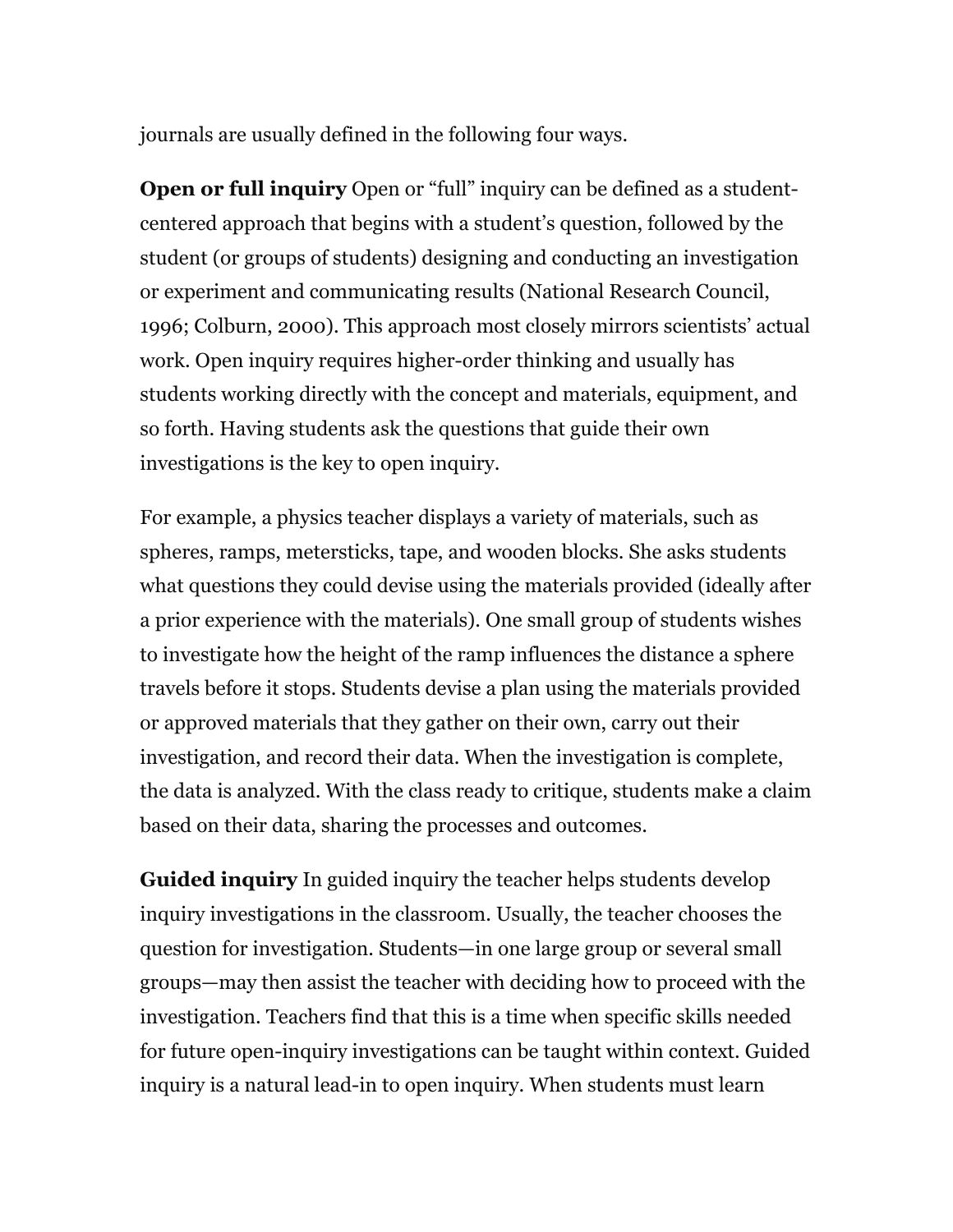about more complex phenomena that cannot be investigated directly in a classroom, a teacher (or students) can provide applicable scientific data from a variety of sources to use in the investigation.

An example of guided inquiry might be an Earth science teacher who provides students with various brachiopods that are grouped in plastic bags. The labels on the bags indicate the different depths of the strata from which the brachiopods originated. Using brachiopod data gathered by students and the information about the depths of the strata, students generate explanations of how the environment may have changed over time. The teacher asks what types of observations they might make to state a claim about the environment. The students and the teacher decide to examine, draw, and identify the brachiopods in the bags, taking note of special features, such as spikes and the general shape of the creatures in each bag. Their findings and claims are communicated to other groups in a whole-class presentation and discussion.

**Coupled inquiry** Coupled inquiry combines a guided-inquiry investigation with an open-inquiry investigation (Dunkhase, 2000). By beginning with an invitation to inquiry along with the guided inquiry, the teacher chooses the first question to investigate, specifically targeting a particular standard or benchmark (Martin, 2001). After the guided inquiry, a more student-centered approach is taken by implementing an openinquiry investigation. This approach of guided inquiry followed by open inquiry results in student-generated questions that closely relate to the standard or benchmark from the first investigation. Specific concepts can be explored in a more didactic fashion allowing students to connect their concrete experiences to abstract concepts, similar to a learning-cycle approach. The coupled-inquiry cycle is as follows: 1) an invitation to inquiry, 2) teacher-initiated "guided inquiry," 3) student-initiated "open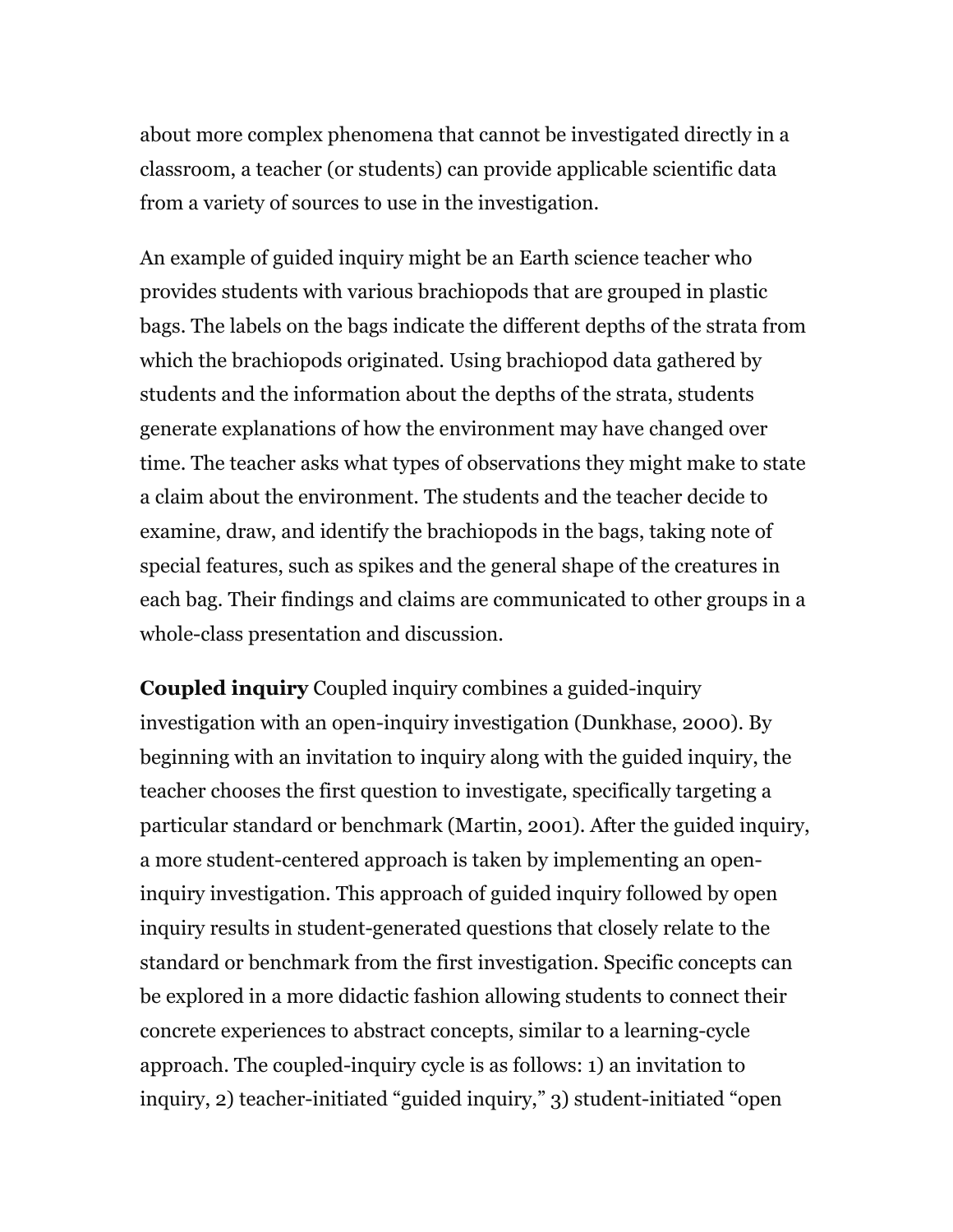inquiry," 4) inquiry resolution, and 5) assessment. This cycle can then lead back to more student-initiated open inquiry (Dunkhase, 2000; Martin, 2001).

An example of coupled inquiry that follows this cycle would be the following:

1. *Invitation to inquiry:* In a physical science class students make predictions based on their prior understandings about whether certain materials will interfere with a magnetic field causing a paperclip suspended a few centimeters away from a magnet to fall. They also explain their reasoning as to why they think each material would interfere with the magnetic field.

2 *Guided inquiry:* Students re-create the teacher's apparatus in which a paperclip tied to a string "hovers" over a magnet. A thread is tied to the paperclip with the free end taped to the table, holding the thread taut. Some adjustment of the distance between the magnet and the paperclip may need to be made so that the paperclip is suspended in air (while still tied to the thread) but does not touch the magnet. There should be at least 2 cm between the magnet and paperclip through which students pass a uniformly sized piece of material to see if the paperclip will fall. Materials passed through the space include cardboard, tin, aluminum, granite, Styrofoam, a mirror, steel, iron, and a circuit board. Students record their results.

3. *Open inquiry:* The class meets to discuss the results of the guided inquiry. They create new questions and decide which questions are testable within classroom constraints. Students then choose a question to investigate, create a plan (including a way to record data), and record a prediction about what they think will happen. After the investigation is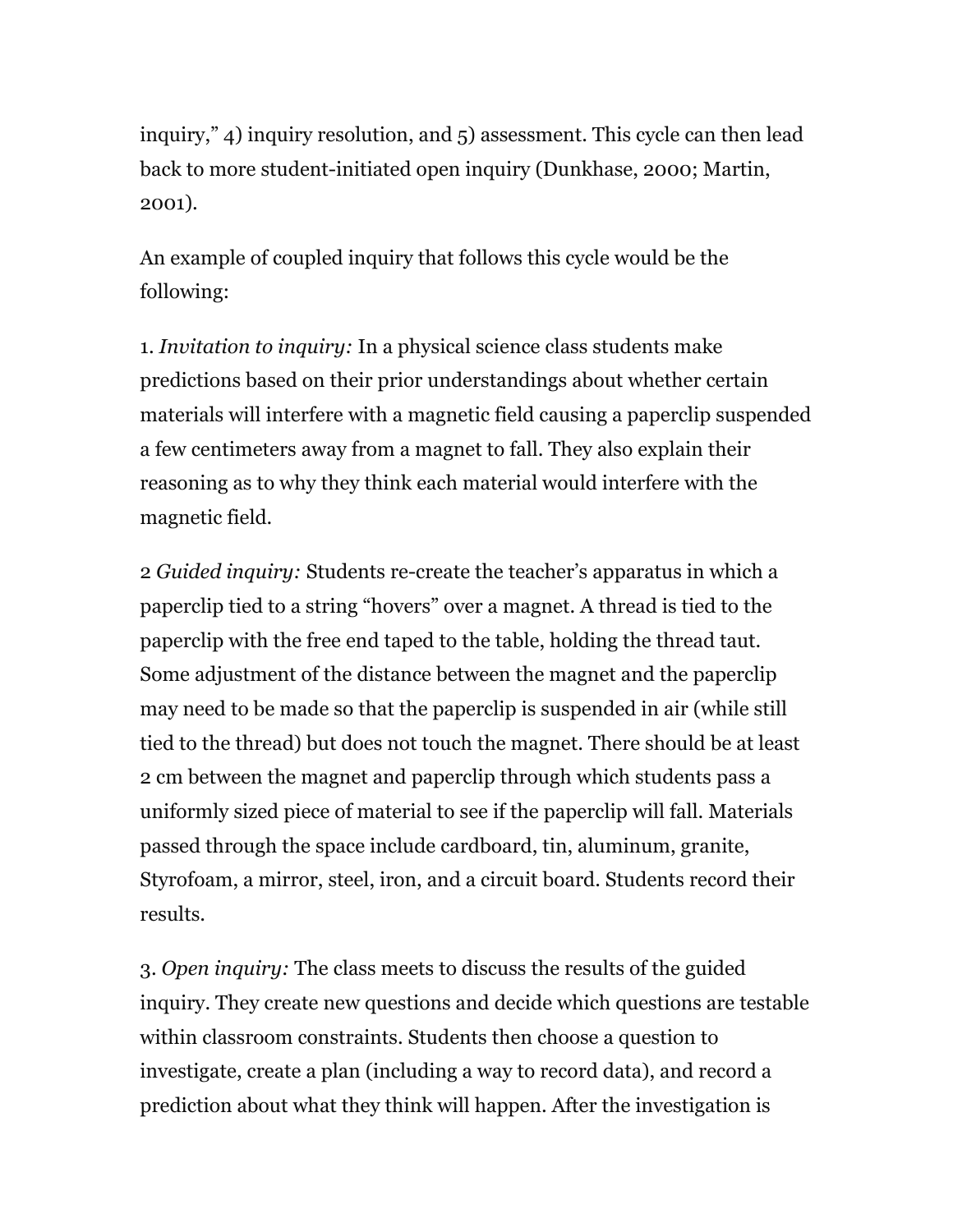complete, students create a claim and an explanation of the claim.

4. *Inquiry resolution:* Groups of students share their claims and findings regarding their open-inquiry investigations. Additional content material is provided in the form of a textbook reading or Web search regarding magnetism. Students also search for information to verify whether the content material supports their claim.

5. *Assessment:* The teacher poses a problem that students solve by applying their understanding of magnetism. An example would be: Students must design and build a compass using magnets, plastic-coated wire, and Styrofoam. Students demonstrate that the compass can locate true north. Students determine what safety precautions must be taken regarding the use of materials and the compass.

After the assessment is complete, another inquiry cycle can begin. This is usually a coupled inquiry or perhaps another open inquiry.

**Structured inquiry** Structured inquiry, sometimes referred to as directed inquiry, is a guided inquiry mainly directed by the teacher. Typically, this results in a cookbook lesson in which students follow teacher directions to come up with a specific end point or product. Sometimes this approach is appropriate to use in the classroom; however, student engagement in the task is limited to following teacher instructions. Simply following directions in a cookbook manner does not actively engage students' minds. Therefore, one could argue that structured inquiry does not include much true inquiry. More student thinking takes place when the teacher allows students to make choices and decisions in classroom investigations (Clough and Clark, 1994). Ways to create a more studentcentered approach include asking students to help devise the procedure necessary for an investigation; taking away a prepared data table so that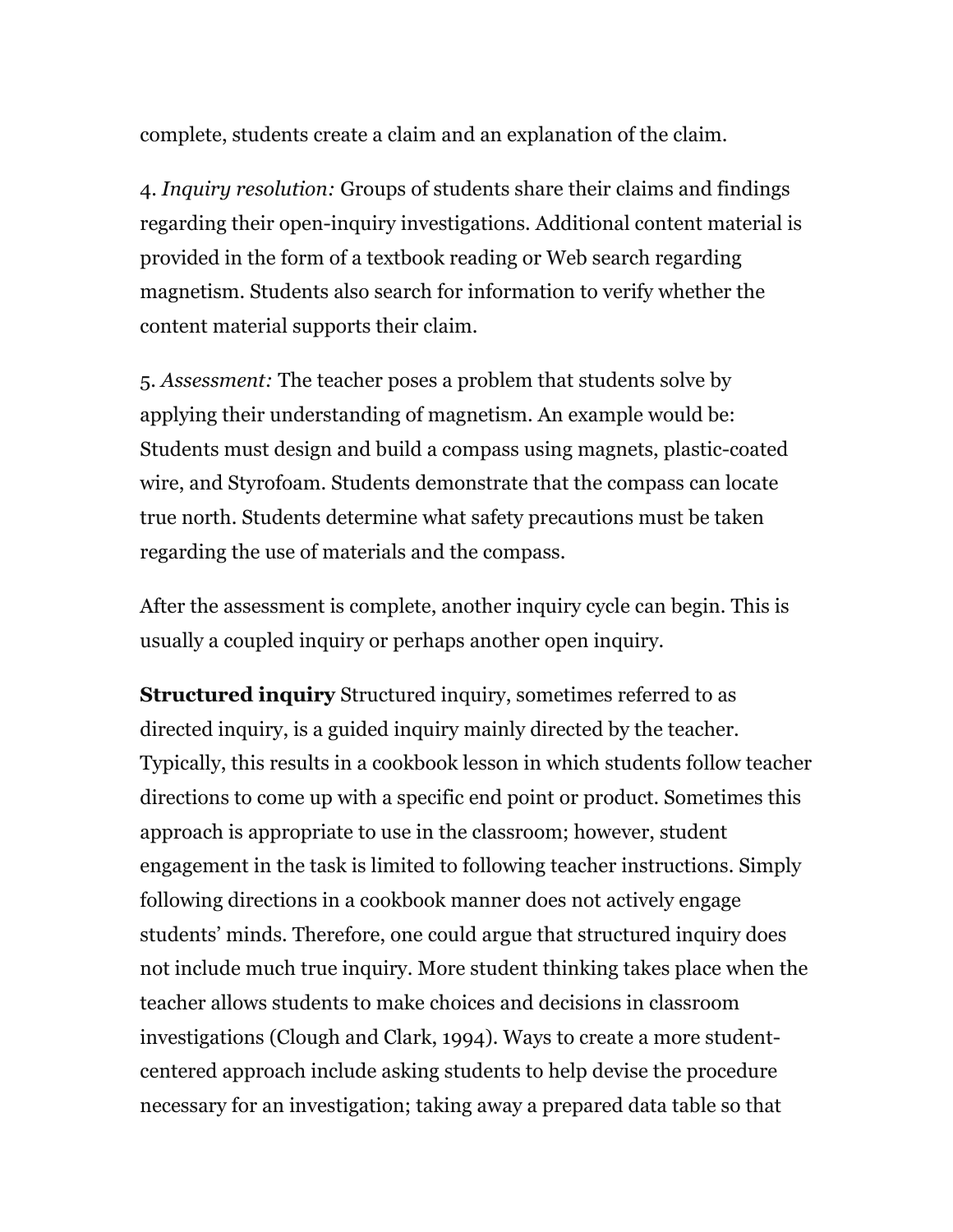students must consider how to create their own table, asking students to determine which data should or could be gathered instead of prescribing the method, and asking students to explain how an experiment could be improved for a better investigation.

For example, in a biology class students create a model showing what happens if a person has cirrhosis of the liver. The students have a sheet of paper with step-by-step directions and procedure. First, they fold the filter paper and properly place each paper into a cup, creating two funnels with two receptacles. Next, they put a specific amount of crushed carbon into one funnel and a specific amount of carbon pieces into another funnel. The students then pour 8 mL of blue water (food coloring and water) into each funnel. They record the results and answer the questions at the end. The teacher may ask the class to discuss the results when the model is complete.

Reprinted with permission from Inquiry and the National Science Education Standards. Copyright 2000 by D.C.

## Meeting students' needs

Different types of lessons, and therefore different types of inquiry, are used for specific needs in the science classroom. The continuum in Figure 1 shows that inquiry spans from more student-centered types of inquiry to more teacher-centered types. Understanding the different aspects of inquiry can help educators vary the types of teaching and learning experiences to better meet the needs of all science students

*Lisa Martin-Hansen is an assistant professor in the School of Education at Drake University, Department of Teaching and Learning, 3206 University Avenue, Des Moines, IA 50311–4505; e-mail:*